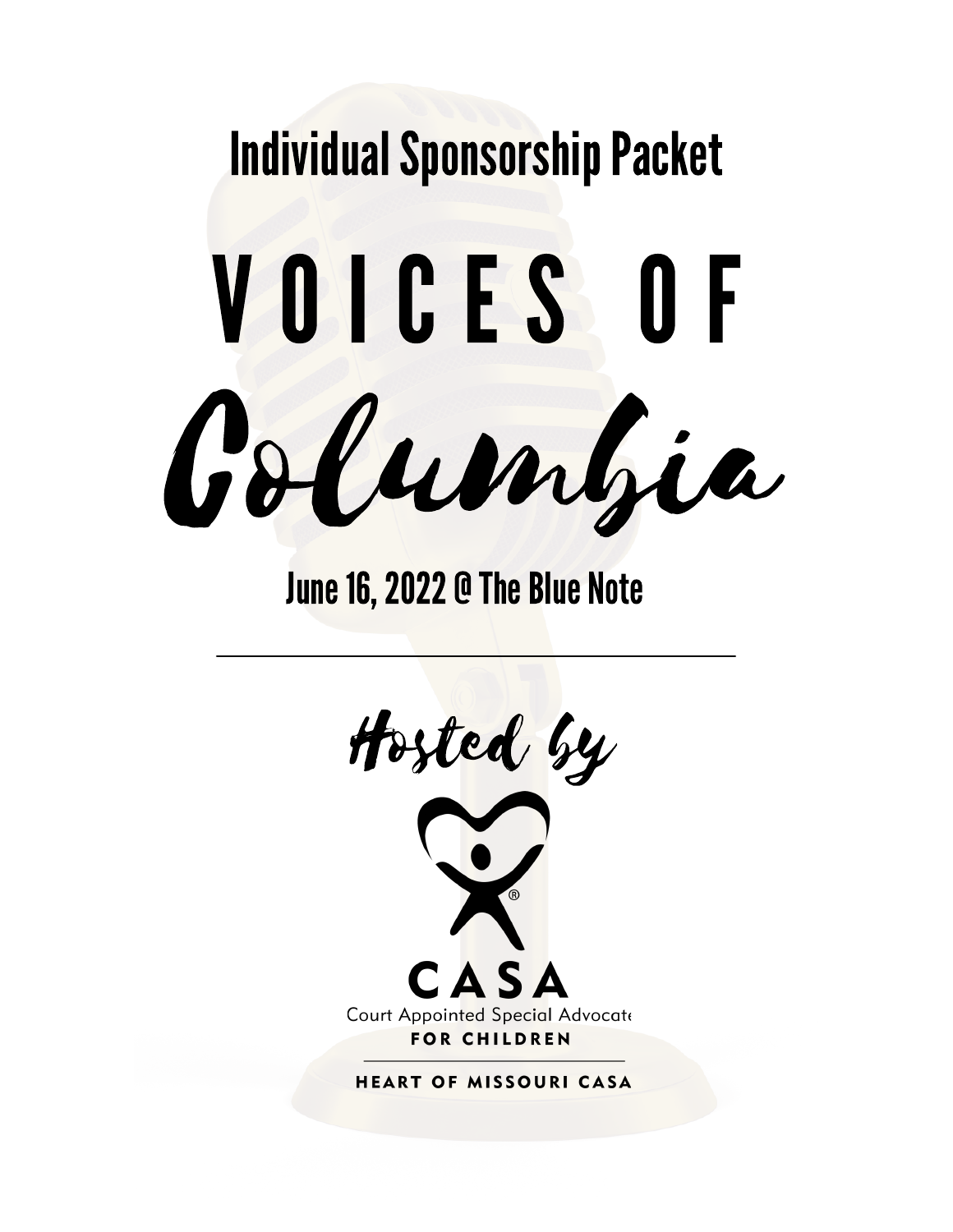Dear Friends,

At Heart of Missouri CASA, we advocate for our community's most vulnerable population -children removed from their homes because of abuse and neglect. Every year, more than 650 abused and neglected children in the Missouri counties of Boone and Callaway pass through the Family Court System because they are unable to live safely at home.

Imagine what it would be like to lose your parents, not because of something you did, but because they cannot - or will not - take care of you. Now, into these children's lives come dozens of strangers: police, foster parents, therapists, social workers, judges, lawyers and more. Hopefully, one of these strangers is a CASA (Court Appointed Special Advocate) volunteer.

We believe every child who has been abused or neglected deserves to have a dedicated advocate speaking up for their best interest in court, at school, and in our community. To accomplish this, we educate and empower diverse community volunteers who ensure each child's needs remain apriority in an overburdened child welfare system. When the state steps in to protect a child's safety because the people responsible for protecting them have not, a judge appoints a trained volunteer advocate to make independent and informed recommendations and help the judge decide what is best for the child.

For many children, their CASA volunteer will be the one constant adult presence—the one adult who cares only for their best interest–during their entire time in foster care. Since our founding in 2005, we have trained over 500 Heart of Missouri CASA volunteers. Those volunteers have served over 1,000 children. While we are now serving more than 350 children each year, our mission is not yet accomplished. Hundreds of our community's children need us!

Although we do receive some federal and state funding, the number of needed advocates and the funds needed to support them continues to grow as more children enter foster care. Voices of Columbia is our signature fundraiser, affording a unique opportunity for our community to help bring a voice to children in foster care. Voices of Columbia will take place on Thursday, June 16, 2022 at The Blue Note in Columbia. We would be honored to have you as a sponsor for this unique musical event. All sponsorships qualify for an up to 50% Missouri State Tax Credit through the **Champion for Children Tax Credit.**

Please join CASA as we lift our voices to make a difference in the lives of neglected and abused children in our community!

Thank you,

Kelly Hiel

Kelly Hill Executive Director

**Heart of Missouri CASA**

105 East Ash Street, Suite 102, Columbia, Missouri 65203 O: 573-442-4670 C: 402-707-2344 [//](mailto://%20%20kelly@homcasa.org) [kelly@homcasa.org](mailto://%20%20kelly@homcasa.org) // www.homcasa.org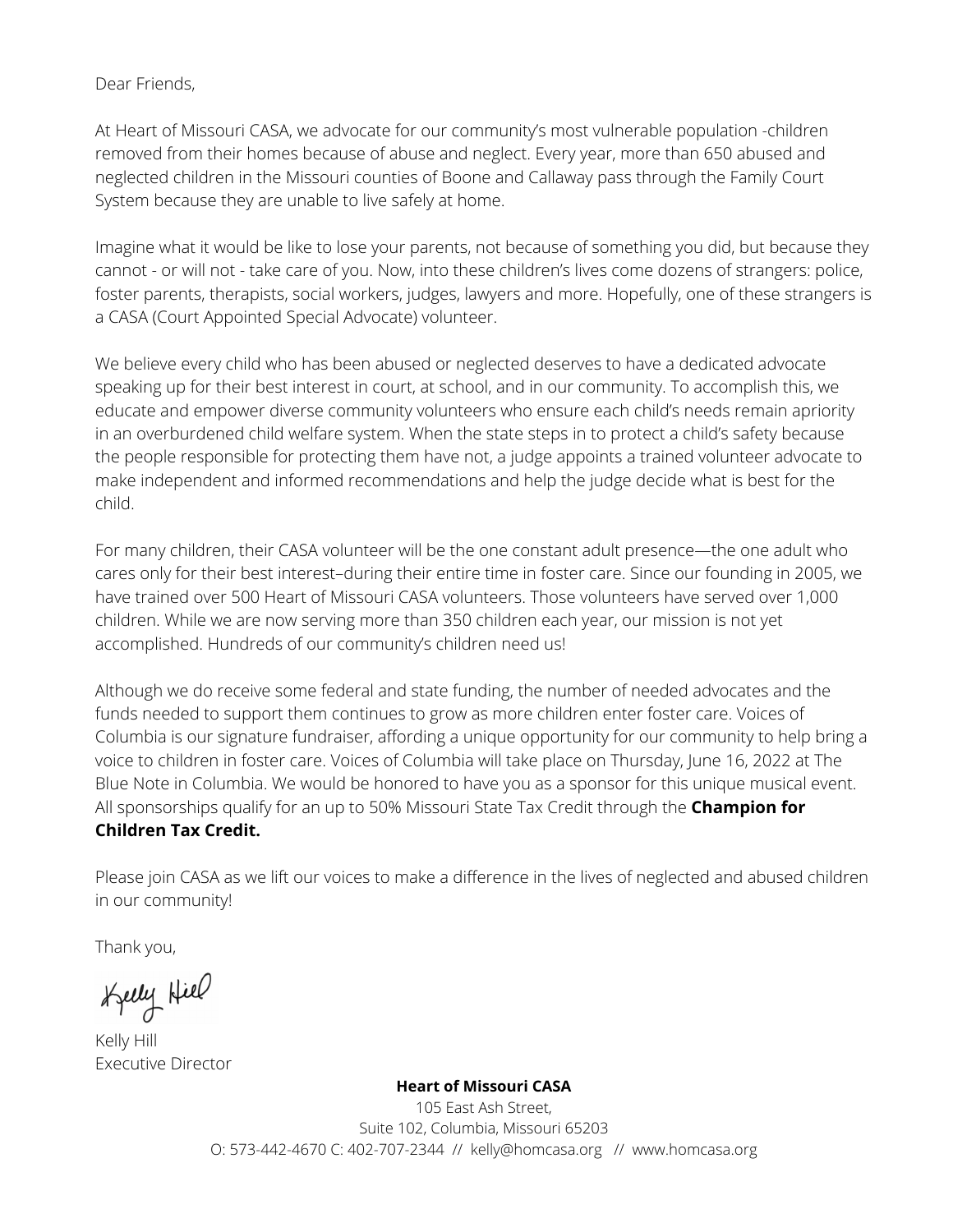

### **Heart of Missouri CASA's Signature Event**

Voices of Columbia began in 2019 as a way to bring the community together and highlight the amazing talent of local musicians. Artists give their time and talent to support CASA's mission by asking people to vote for them through donations as they perform. It's a fun competition for a great cause! The success of Voices of Columbia in raising funds and awareness has quickly solidified it as our signature fundraiser. Despite having to navigate ever changing pandemic guidelines, **Voices of Columbia** *still* **sold out and raised over \$50,000 in 2021!** We look forward to even greater success in 2022 and hope you will join us!

## What is CASA?

CASA (Court Appointed Special Advocate) volunteers are assigned to an abuse or neglect case by judges. Volunteers get to know the child(ren) while also gathering information from the child's family, teachers, doctors, therapists, caregivers, and anyone else involved in the child's life in order to make independent and informed recommendations to help the judge decide what's best for the child.

CASA volunteers are a consistent adult presence for a child or family of children throughout their entire case. They help children reach safe, permanent homes.

- Our dedicated CASA volunteers gave 8,287 advocacy hours to 367 children last fiscal year.
- There are over 525 children in the family court system TODAY in just Boone and Callaway Counties!
- One YEAR of CASA support to a child costs less than one MONTH of foster care.
- Children with a CASA achieve a safe permanent home more quickly than those without one.
- Children with a CASA and their families receive more targeted, focused, and monitored services thanks to their CASA volunteer.

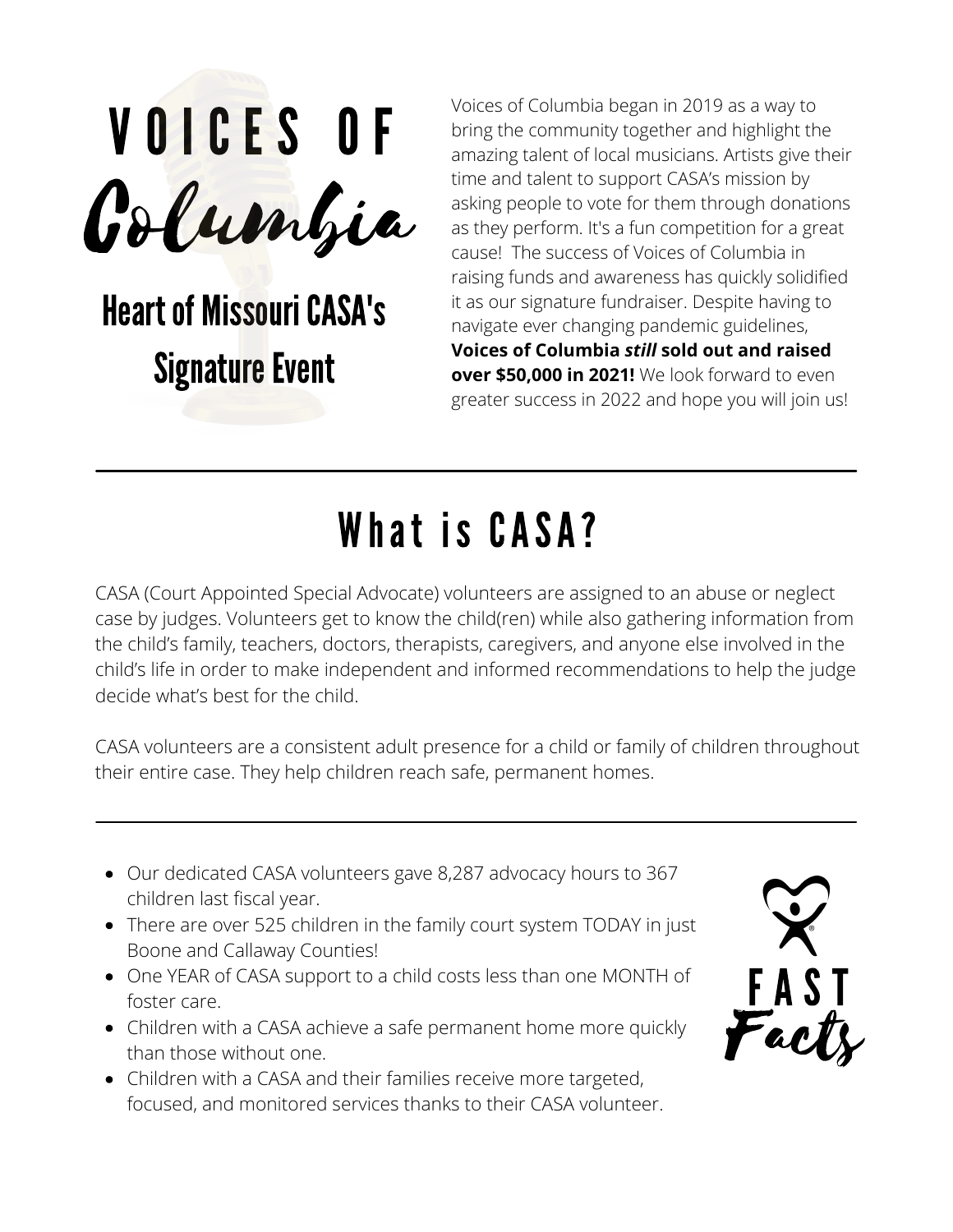# H O W Y O U C A N help!

You can be the catalyst for improving a child's life- helping them to find a safe and permanent home. We are looking for partners to help by:

- Volunteering as a CASA
- Making a one time donation
- Becoming a monthly donor
- **Sponsoring and joining us at Voices of Columbia 2022!**

## Sponsorship Opportunities

We have several sponsorship opportunities for you to consider. Each one comes with different benefits for you. From event tickets and drink vouchers and tax credits, we offer packages that will benefit you as an individual while you do something great for children in our community! Here are the different sponsorship levels:

- Hero Sponsor
- Champion Sponor
- Advocate Sponsor
- Supporter Sponsor
- Ally Sponsor

Change a child's story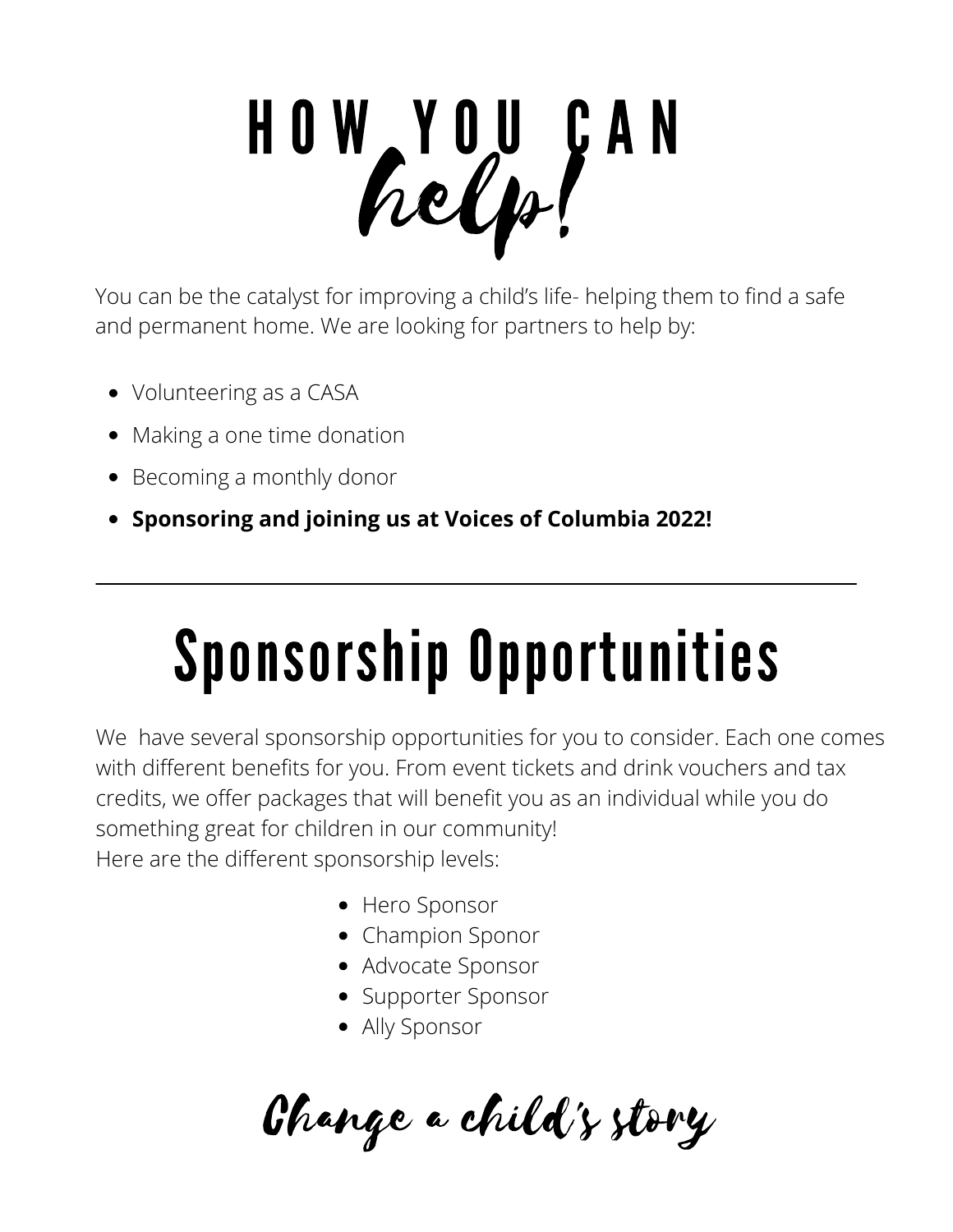

Limit of 3 Sponsors

- 8 tickets to Voices of Columbia
- 16 drink vouchers during Voices of Columbia
- Inclusion in full page thank you advertisement in COMO Magazine after event
- Top coverage in CASA monthly e-newsletter
- Top recognition on CASA webpage
- Recognition by emcee night of event
- News release recognizing support
- Recognition in annual report
- Recognition on social media
- MO Dept. of Revenue Champion for Children Tax Credits up to 50% of the donation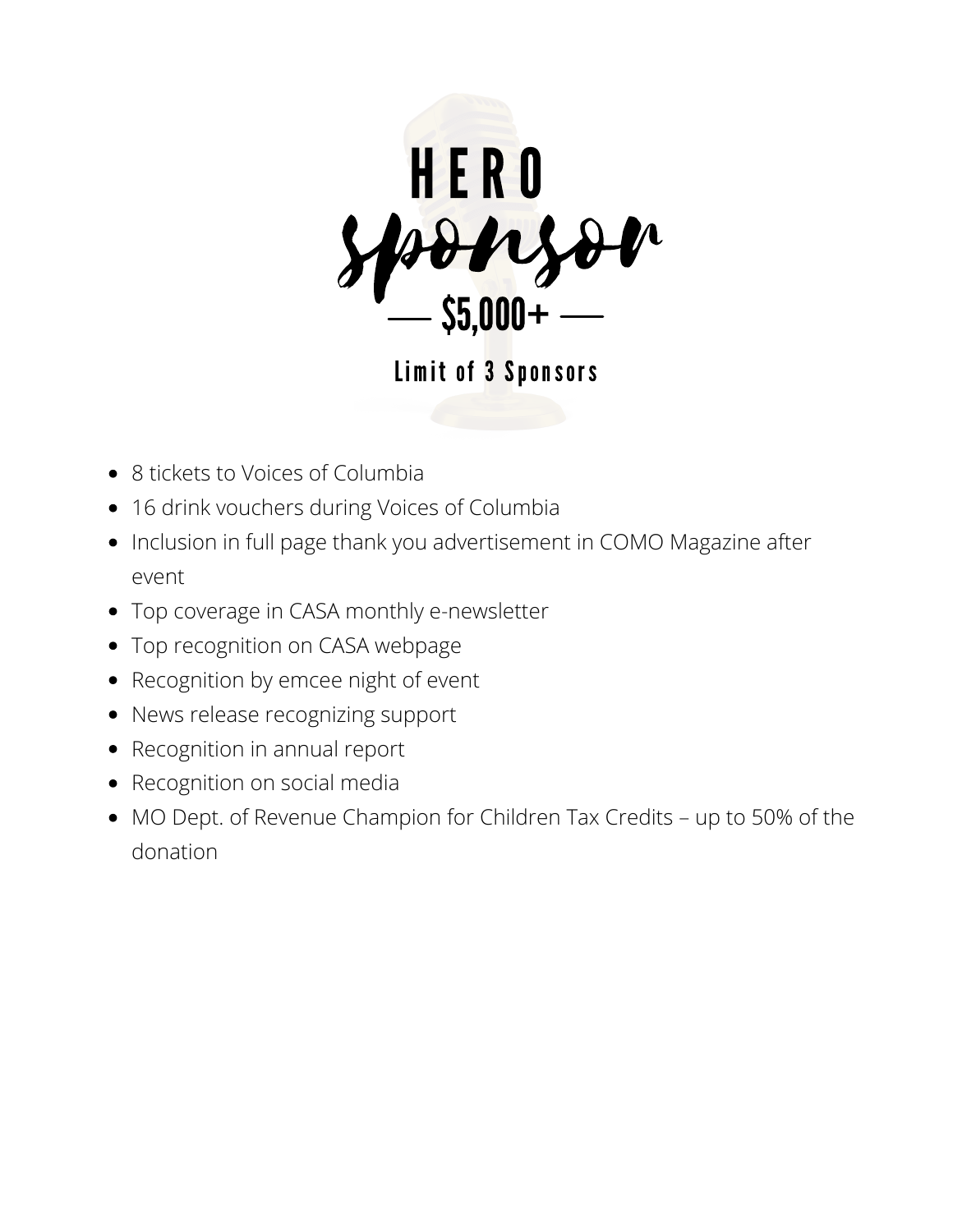

- 6 tickets to Voices of Columbia
- 12 drink vouchers during Voices of Columbia
- Inclusion in full page thank you advertisement in COMO Magazine after event
- Recognition by emcee night of event
- News release recognizing support
- Top recognition on CASA webpage
- Top coverage in CASA monthly e-newsletter
- Recognition in annual report
- Recognition on social media
- MO Dept. of Revenue Champion for Children Tax Credits up to 50% of the donation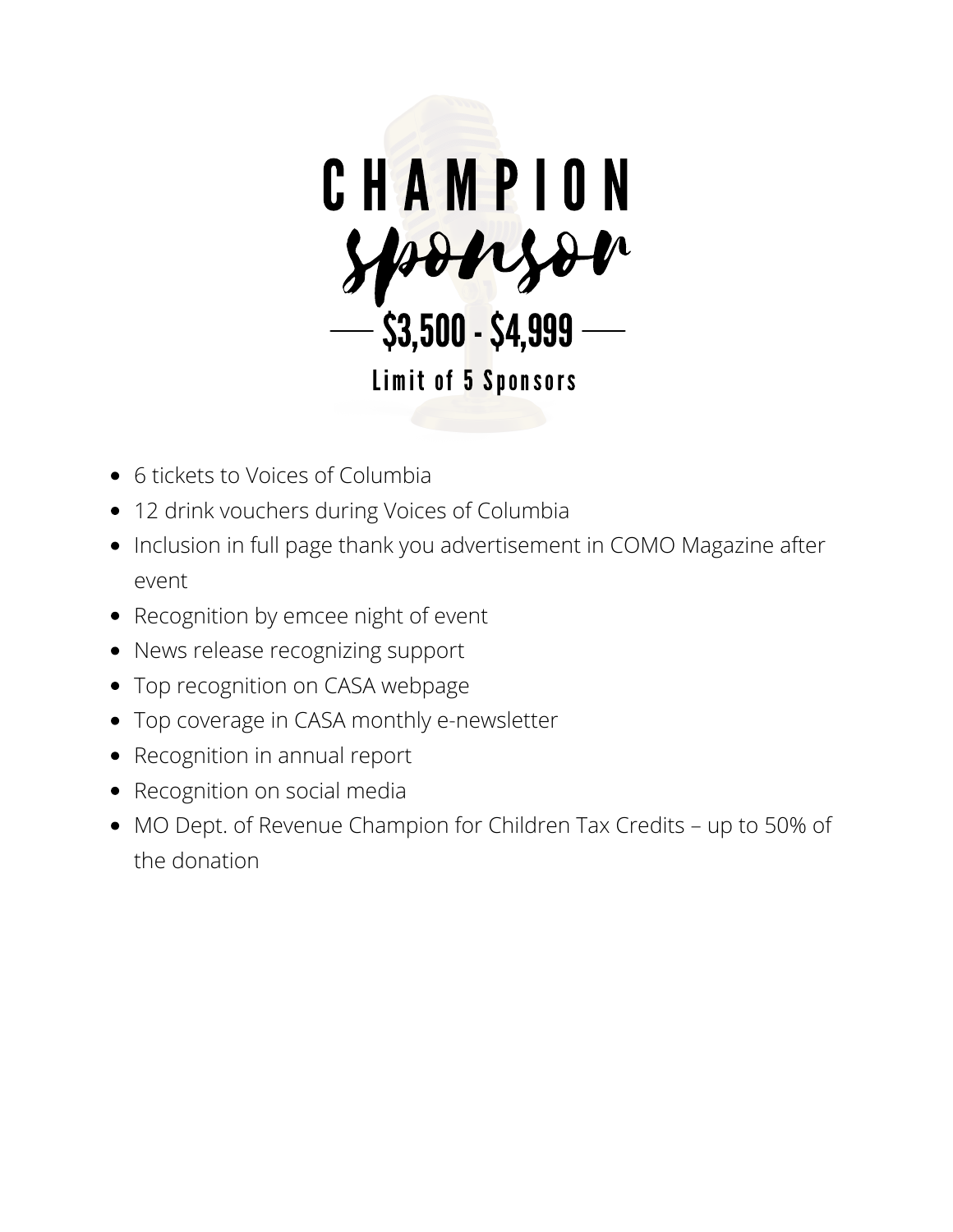

- 4 tickets to Voices of Columbia
- Top coverage in CASA monthly e-newsletter
- Inclusion in full page thank you advertisement in COMO Magazine after event
- Recognition in annual report
- Recognition on website and social media
- Recognition on night of event
- MO Dept. of Revenue Champion for Children Tax Credits up to 50% of the donation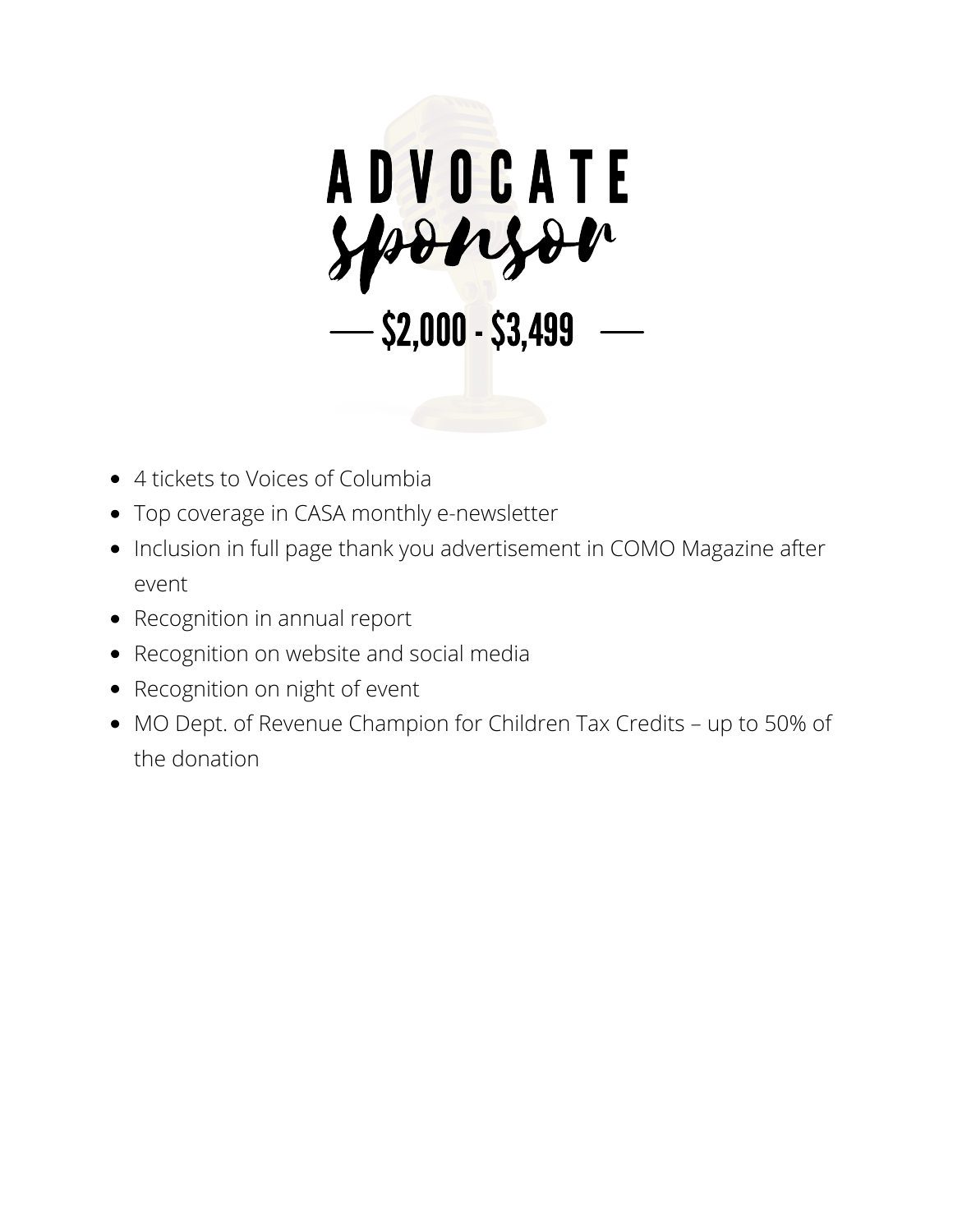

- 2 tickets to Voices of Columbia
- Inclusion in full page thank you advertisement in COMO Magazine after event
- Recognition in annual report
- Recognition in CASA monthly e-newsletter
- Recognition on website and social media
- Recognition on night of event
- MO Dept. of Revenue Champion for Children Tax Credits up to 50% of the donation



- 2 tickets to Voices of Columbia
- Inclusion in full page thank you advertisement in COMO Magazine after event
- Recognition in annual report
- MO Dept. of Revenue Champion for Children Tax Credits up to 50% of the donation